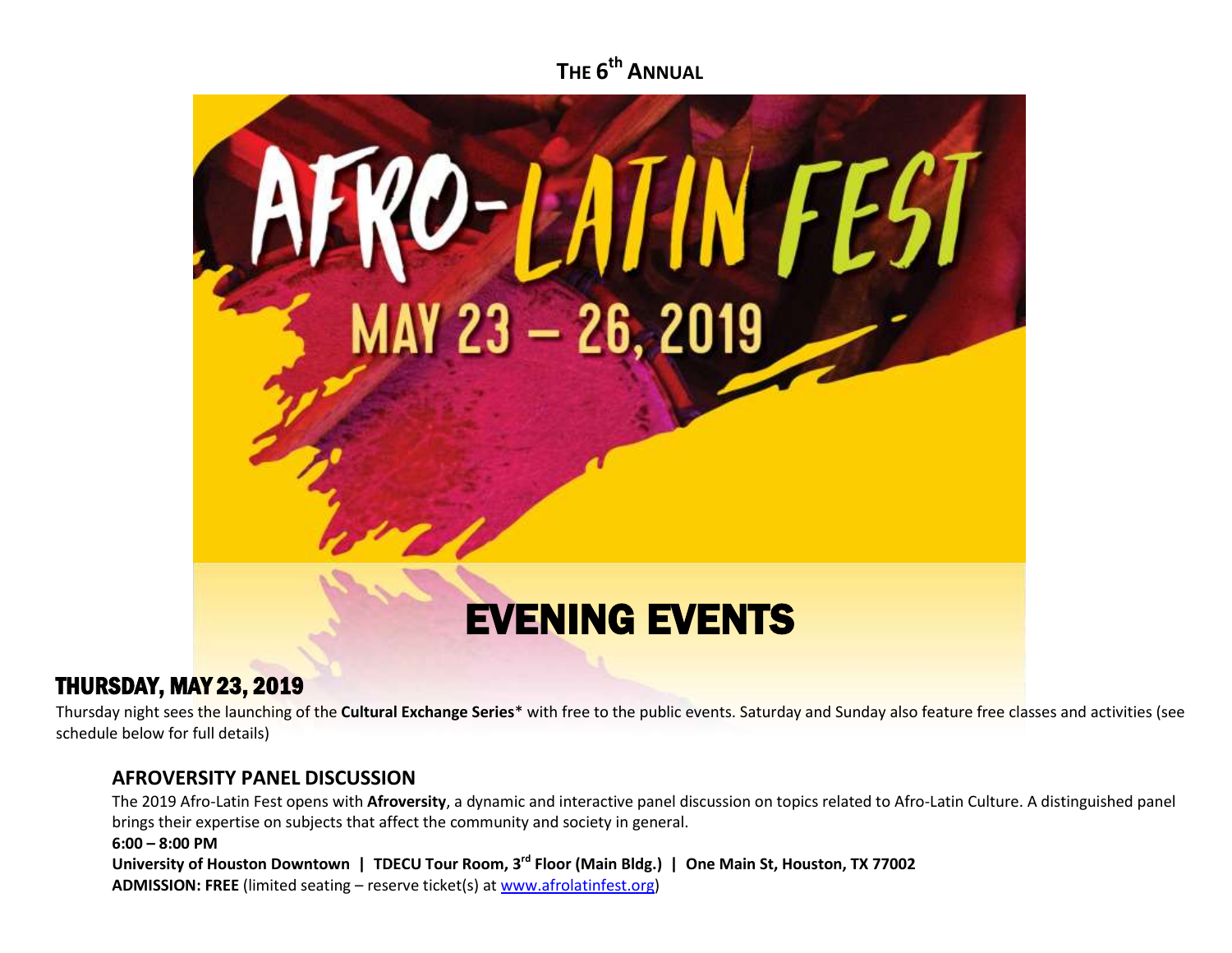### **SALSA PARTY WITH FREE DANCE LESSON**

Following the panel discussion and just few blocks away from UHD, Etro Lounge is the site for the festival's first dance event. This free to the public event starts with an easy to follow and fun Cuban salsa lesson. Concluding the lesson, DJ Franky brings the latest salsa and timba to make your body move. **9:00 PM** (Free salsa lesson from 8:30 – 9 PM) **ETRO LOUNGE** | 114 S Main St, Houston TX 77002 **ADMISSION:** FREE (with reserved tickets)

# FRIDAY, MAY 24, 2019

Live dance performances, live music by the international ensemble CroCro y su Tumbaka, international guest DJ 'El Gato Volador', lots of dancing in a night packed with fun and energy.

**9:00 PM – 2 AM** (doors open at 8:30 PM) **| Plaza I and II, 3rd floor Westin Galleria | 5060 W Alabama | Houston, TX 77056 ADMISSION:** \$20 (included in full pass options)

## SATURDAY, MAY 25, 2019

Dance performances by Yeni Molinet, Strictly Street Salsa, Reinaldo Costa, and others. Special performance by Los Hijos del Son with a concert of great Cuban music to get the party started. DJ 'El Gato Volador' closes the evening with another round of spectacular dance music. **9:00 PM – 2 AM** (doors open at 8:30 PM) **| Woodway I - 4 th floor**

**Westin Galleria | 5060 W Alabama | Houston, TX 77056 |** 

### **ADMISSION:** \$20 (included in full pass options)

## SUNDAY, MAY 26, 2019

Closing out the festival and Memorial Day Weekend, the Afro Latin Fest presents its closing Cultural Exchange event with a free Afro-Latin Dance lesson during 'Drum & Movement Fusion' – a fun dance session to live drumming with rhythms representing the Afro-Latin Diaspora. Following the lesson/session, DJ Franky returns with great music to close out the festival in a fun-packed Latin party.

**9:00 PM – 2 AM** (doors open at 8:30 PM) **| Woodway I - 4 th floor Westin Galleria | 5060 W Alabama | Houston, TX 77056 ADMISSION: FREE** (until 10 PM with reserved ticket) | **\$10** at the door after 10 PM

### *\*CULTURAL EXCHANGE SERIES*

A series of free to the public events as part of the festival's community ourtreach. The 2019 series is sponsored in part by the City of Houston through the Houston Arts Alliance, University of Houston Downtown, University of Houston CLASS, Texas Commission on the Arts, Rice University Arts of Tolerance, Foundation for Modern Music, Gite Gallery, FLAMART and Strictly Street Salsa. **(Cultural Exchanges workshops are in red.)**

> **FOR ALL TICKETS, PASSES, AND RESERVATION(S) PLEASE VISIT [WWW.AFROLATINFEST.ORG.](http://www.afrolatinfest.org/)**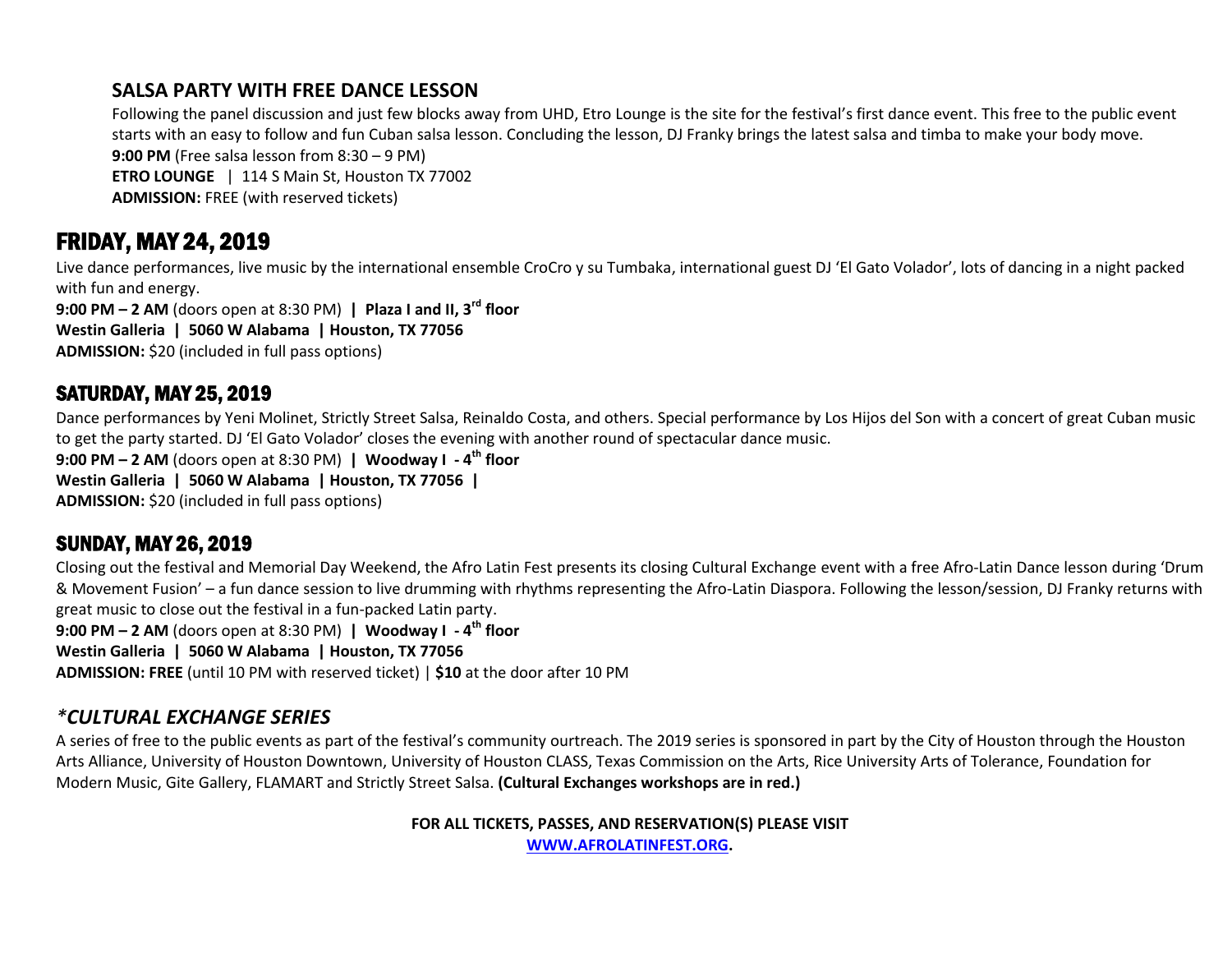| SATURDAY, MAY 25, 2019<br>(All Saturday workshops and events take place at the Westin Galleria - Woodway I - 4 <sup>th</sup> floor) |                                                                                          |                                                            |  |
|-------------------------------------------------------------------------------------------------------------------------------------|------------------------------------------------------------------------------------------|------------------------------------------------------------|--|
| <b>Time</b>                                                                                                                         | <b>ROOM1</b>                                                                             | <b>ROOM 2</b>                                              |  |
| $10:00 - 11:00$ AM                                                                                                                  | <b>Cultural Exchange: Intro to Afro-Latin Movement *</b><br><b>Strictly Street Salsa</b> | <b>West African Dance: Guinea dances</b><br>Tracie Jackson |  |
| 11:15 AM - 12:15 PM                                                                                                                 | <b>Obatalá</b><br>Yeni Molinet                                                           | Samba<br>Luana Meireles Da Silva                           |  |
| $12:30 - 1:30$ PM                                                                                                                   | <b>Cultural Exchange: Street Salsa Dancing *</b><br><b>Strictly Street Salsa</b>         | Salsa Suelta<br>Reinaldo Costa                             |  |
| $1:30 - 2:30$ PM                                                                                                                    | <b>LUNCH BREAK</b>                                                                       |                                                            |  |
| $2:30 - 3:30$ PM                                                                                                                    | Franco-Haitian: Congolayé & Ibó<br>Royland Lobato                                        | <b>Malian Dance</b><br>Danny Diallo Hinds                  |  |
| 3:45 - 4:45 PM                                                                                                                      | Reggaeton<br>Yeni Molinet                                                                | Afro Cuban Fusion (Fusión Afrocubana)<br>Alexis Zanety     |  |
| $5:00 - 6:00$ PM                                                                                                                    | Guaguancó<br>Yeni Molinet & Royland Lobato                                               |                                                            |  |
| $9:00$ PM $-2$ AM                                                                                                                   | <b>SHOW AND PARTY</b><br>9:00 PM $-2$ AM (doors open at 8:30 PM)                         |                                                            |  |

**\*** *Cultural Exchange events are free with reserved ticket(s) and/or pass holders | Schedule is subject to change*

#### **WORKSHOPS DESCRIPTIONS:**

**Afrikan Caribbean:** Discover and enjoy the beauty of Caribbean cultural dance as it showcasing its strong Afrikan influence in music, movement and expression. **Afro-Cuban Fusion:** A high energy blend of contemporary rhythms and movements all in one class. From Africa to Latin America to the Caribbean be ready to move! Franco-Haitian (Congolayé, Ibó): Expelled from Haiti, the French brought music and dance traditions to Cuba with many rhythms and dances developing on this island, such as these. Guaguancó: The most popular of the 3 styles in the Rumba complex, and the heart and soul of Salsa music and dance. A definite must for salsa dancers. **Intro to Afro-Latin Movement:** Beginner isolation, rhythm and movement for dances with Afro and Latin influences.

Obatalá: Representing purity, Obatala is a pillar in the Yoruba religion that was brought to the Americas through the Transatlantic Slave Trade and is still practiced today.

**Reggaeton:** Intense, fun and sensuous body movement and isolation. Made popular worldwide by 'El General', this genre was born in the neighborhoods of Caribbean immigrants, mostly Jamaicans, in the cities of Panamá and Colón (Panamá).

Salsa Suelta: Improve your individual salsa dancing through movement and impress your partner! Remember, 'you should look good when dancing by yourself'!

Samba: Recognized around the world as a symbol of Brazilian national identity, this passionate dance finds its roots in African dance and music as they fused in the area of Bahia. **Street Salsa:** Simply, the way Latin people dance in Latin countries. Learn the fundamentals on how to look smooth and with Latin flavor!

**West African Dance**: A fantastic immersion into the joyful and energetic movements, rhythms and music of dances from Equatorial Guinea.

**NOTE:** *(ladies please bring a long skirt or scarf)*